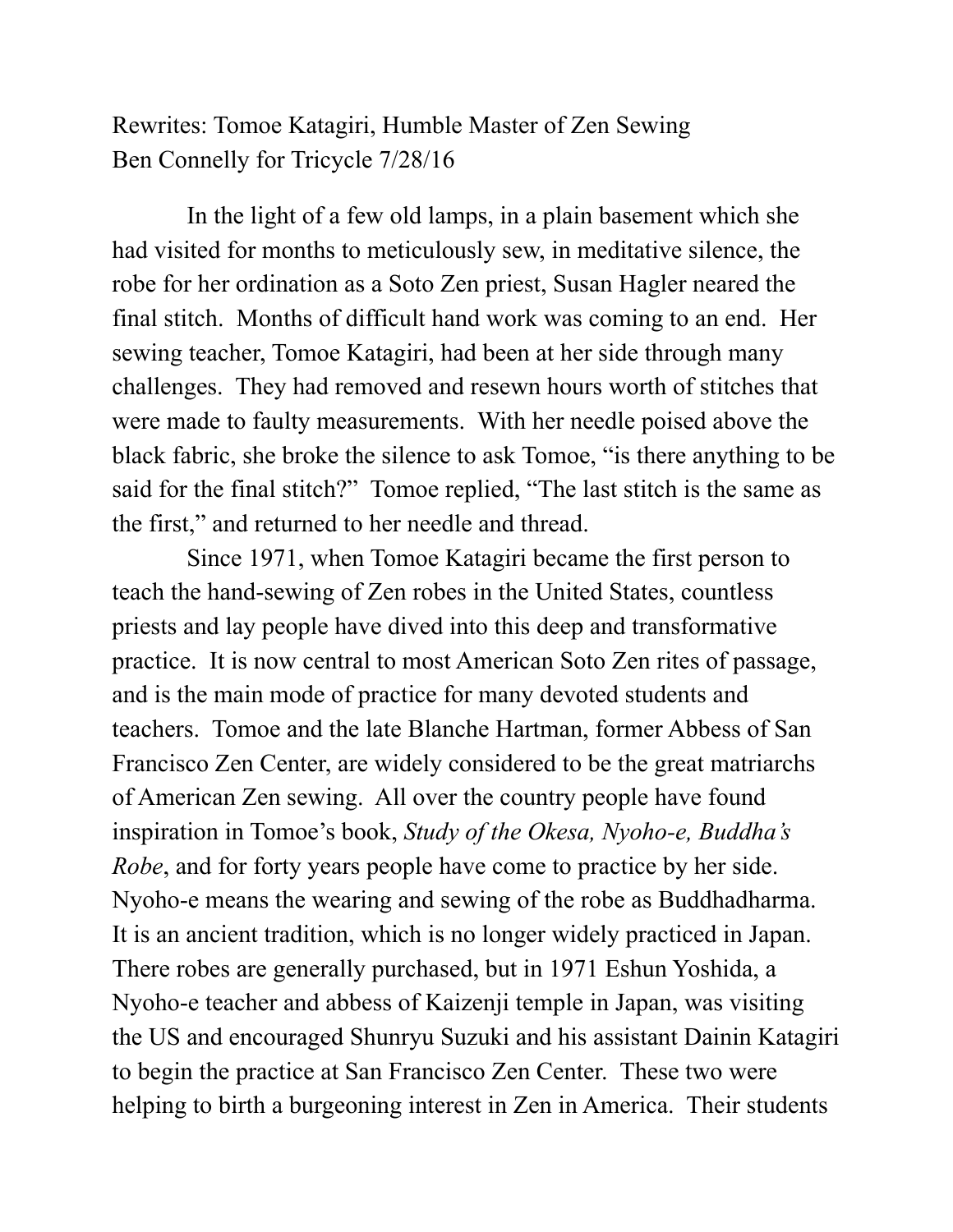and teachings have been central to its spreading for the past fifty years. Katagiri asked his wife, Tomoe, to learn Nyoho-e from Yoshida. There was no time to lose, as no one in the US knew how to teach the practice, and Yoshida would return to Japan in a week. Tomoe dove into studying under the master's tutelage. The training was intense and non-stop, kneeling on the ground in the Japanese style to work with fabric and thread. "After the first day of studying with her I could barely walk." Tomoe recalls.

 Sewing the okesa, a full body robe, and the rakusu, a small version of the okesa that is worn hanging around the neck like a bib, is done with meditative concentration. Generally, people sew a rakusu to prepare for initiation, and an okesa for ordination. The sewing is done with only necessary speech, totally focusing on the task at hand. When I first studied with Tomoe she taught me deep respect for the practice. "With each stitch we take refuge in the three jewels of the Buddha, Dharma, and Sangha. Before and after sewing we offer incense and do three full bows." In a Soto service, usually the teacher leads the bows. As he or she leans forward to start the bow, everyone else follows. When I was sewing with Tomoe, though, I could never tell if she was leading the bows, or if I was. I asked her once. She said, "Yes."

Heading to Tomoe's to interview her for this article, I was worried. I hadn't seen her for months and she had just completed a six week treatment for bladder cancer. At 84 years old, and two years after she decided to retire because she could not see well enough to stitch, I had heard she was down to below eighty pounds. I stepped past the profusion of flowers in the tiny front yard of her small Minneapolis home and knocked. The door opened and I was greeted with a dazzling smile, a tiny woman with an ineffable radiance. "Ben-San!" She's been in the US since the mid-sixties, and in Minneapolis where she moved to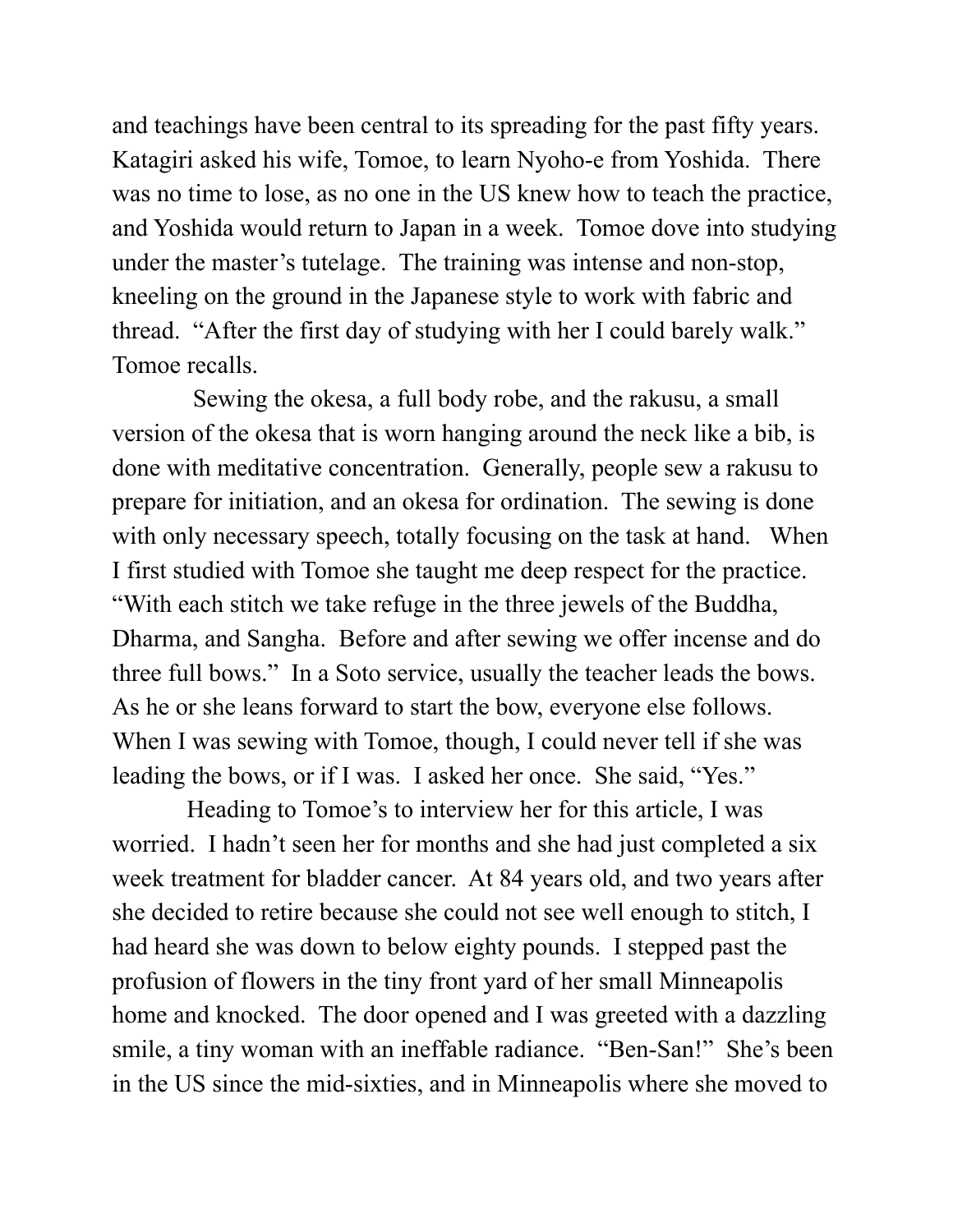help found Minnesota Zen Meditation Center with her late husband since the early seventies, but her English still bears the sounds of her first thirty-odd years of life in Japan. Having spent the majority of my time with Tomoe silently sewing and occasionally receiving brief instructions from her, I am stunned to see her dive into the interview with an outpouring of stories and dharma, with broad physical expressions to keep up with the challenge of communicating across the second language. Her tiny body, which I expected to be so depleted, seems to pour energy into mine. In her high, songlike voice, she mentions a mutual friend who is getting up in years. "He's shrinking… Like ME!" She leans back to make room for our peals of laughter.

"When I started teaching I was so tense." She hunches her shoulders up by her ears. With only a week to train with Yoshida followed by mail correspondence for help, she found herself with a lot of committed students. San Francisco Zen Center was growing fast and many who've gone on to found Zen centers across the country were practicing there. "I was famous for being very strict, but English was hard. all I could say was. 'Yes. No. Please Do it Again." Tomoe had disliked sewing her whole life. She'd been encouraged to learn the sewing of the robe for years and had always slipped out of it, but when Yoshida taught her, she dove in. "When I first got called to sew, I thought, I must have bad karma if I have to do this, but later I realized, it was very good karma. It changed my life. Karma, You want to avoid it, but you cannot." There were challenges aplenty. The measurements for sewing had to be translated from traditional Japanese, to metric and English units, all in a language she was just learning. One early student sewed a whole okesa, a project of many, many, hours, only to melt the threads with an iron, another melted theirs with dye. "I would wake up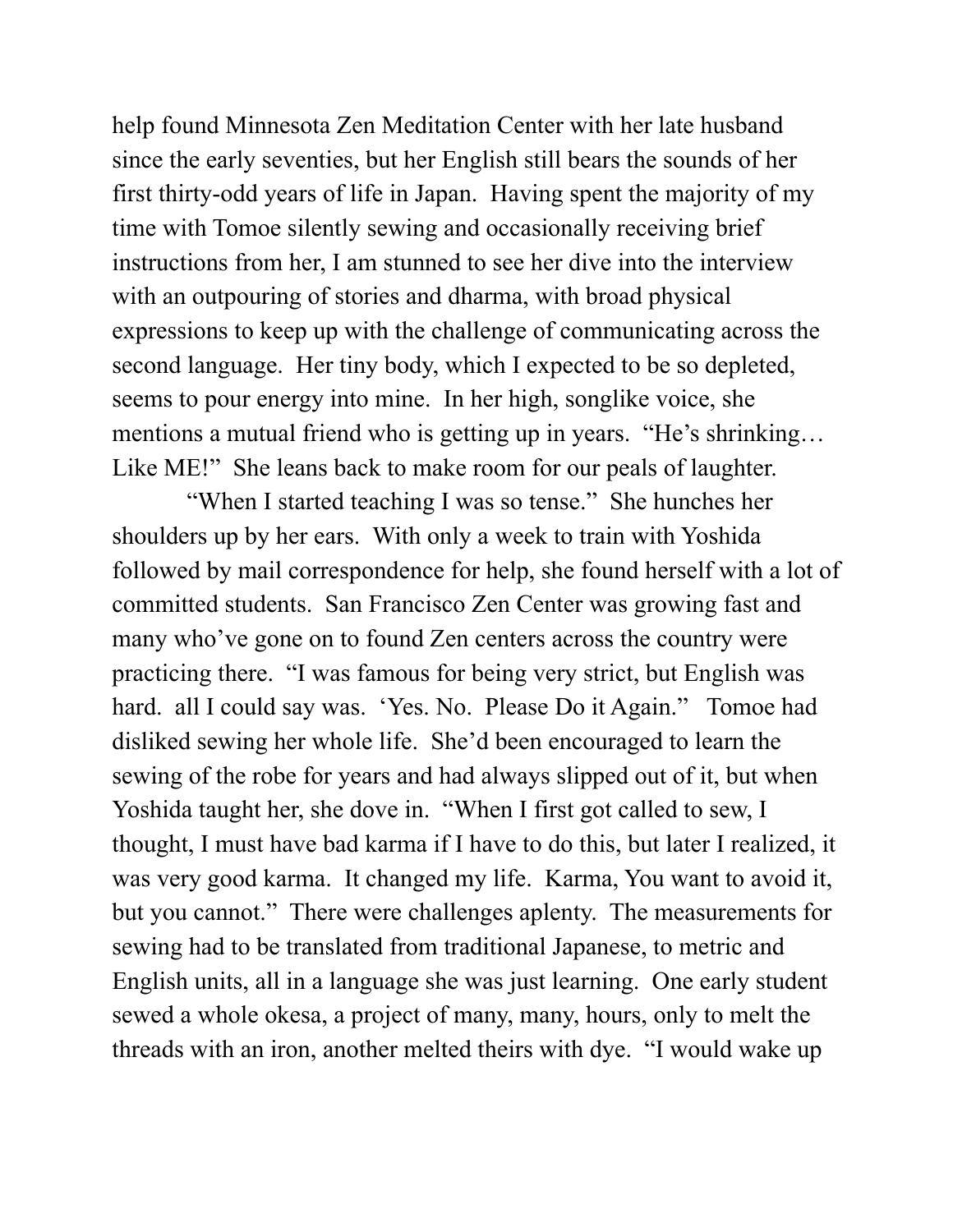in the middle of the night, thinking about measurements." Through it all Tomoe persevered; Yoshida's inspiration was powerful.

If there's one word that comes up a lot when you talk to people who studied with Tomoe, it is "fierce." Kaaren Wiken, who along with Rosemary Taylor, and Kyoku Tracey Welan, have been authorized to teach by Tomoe, told me, "It never ceases to amaze me that this tiny petite friend I love to hang out with, cooking, hiking, sharing funny stories......can in an instant morph into a huge fierce Zen Teacher ready to cut through delusion." It is not uncommon to feel some aversion when your teacher tells you to pull out a few hours worth of stitches and "Do it again, please." Tomoe is known for being uncompromising in her commitment to doing the practice well and wholeheartedly. As Andrea Martin put it, "She consistently conveys the truth that everything matters."

One student finished a row of stitches a few minutes before the end of the sewing period, packed up his things and sat still while another student sewed. Tomoe's eyes flashed. "Two works!" He picked his sewing back up and never sat idle during sewing practice again. Her perseverance shows in many ways. Though these days we usually buy simple, non-flashy fabrics for Nyoho-e, one student was trying to make a rakusu of discarded scraps in the traditional ancient way. Some of the found material was extremely hard to work with and she finally surrendered, throwing pieces she'd labored over at length back into the trash. Tomoe scooped them out and said, "You wanted to give it life, we give it life." She showed her the way to hold it together, breaking a few of Nyoho-e's strict rules to make it work. As Tomoe says, "The spirit is more important than the rule."

 It is very hard to describe what is surely most essential about Tomoe's teaching, which does not involve words, but is just her silent,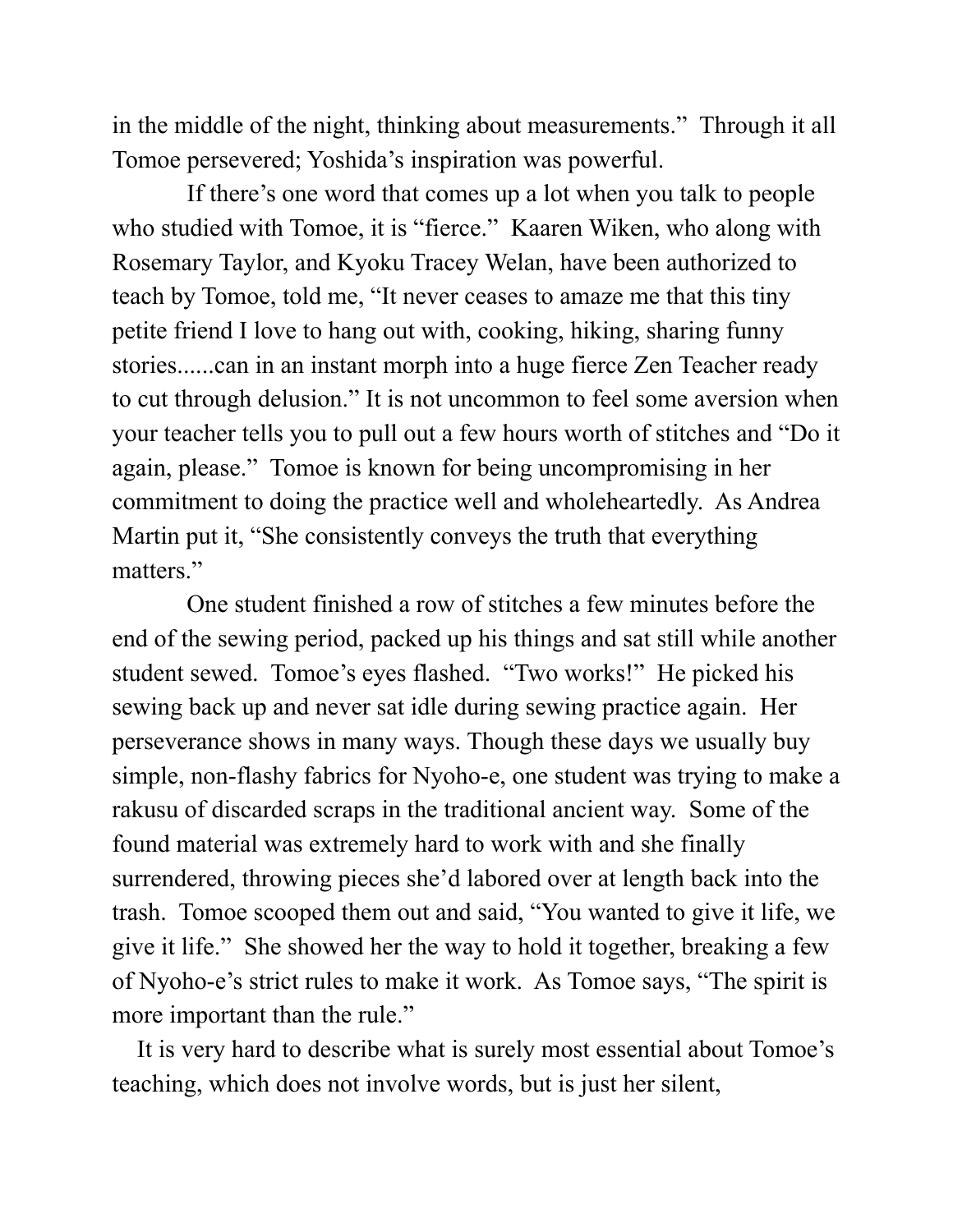concentrated effort of putting in one stitch at a time by her student's side. By far the majority of my time with her has been in this way. And yet, when I needed help, she'd always immediately respond, "yes." Her verbal teachings were mostly concentrated on showing how to really care for correct, precise, measurements, for beautiful consistent stitches. She could, though, let out, crystalline, koan-like teachings in the vast space of the silent practice, teachings that call you deeper into the mystery. One student confessed in the middle of sewing practice, "Sometimes, I worry I'm not good enough to be a Zen priest." Tomoe replied, "Yes, forever."

Appreciation for humility suffuses Tomoe's teaching and life. She is consistent in asserting that she has little talent for sewing. "In the beginning I was very awkward so I could absorb more because of the difficulty. Anyone can do it! Many of my students are more talented than I am. I can't make it very well, but still I can help people." Many whose lives revolve around supporting Zen practice are ordained, but not Tomoe. I asked her why. "A lot of people wanted me to ordain, but it was not a call from inside. I considered it. I wasn't sure what to do." She asked her husband, Dainin Katagiri. He said, "You've seen how much it takes people away from children to be ordained. Can you do it?" I said, "I can't" He said, "So you know." Tomoe made it clear to me that she's grateful that her husband helped her trust what she already knew, and Tomoe did receive a robe and bowl, but not ordination, from Yoshida roshi in Japan in 1980 in a formal ceremony.

 Tomoe and Dainin Katagiri had two boys, first Yasuhiko then Ejo, and she has a deep well of stories about them. She told me, "One day when he was in kindergarten I saw Ejo dragging his laundry to the basement." She mimes his tiny struggle. "I said, it's ok, Ejo, I will do it for you." He replied, "But I see Yasuhiko wash his clothes." She says both her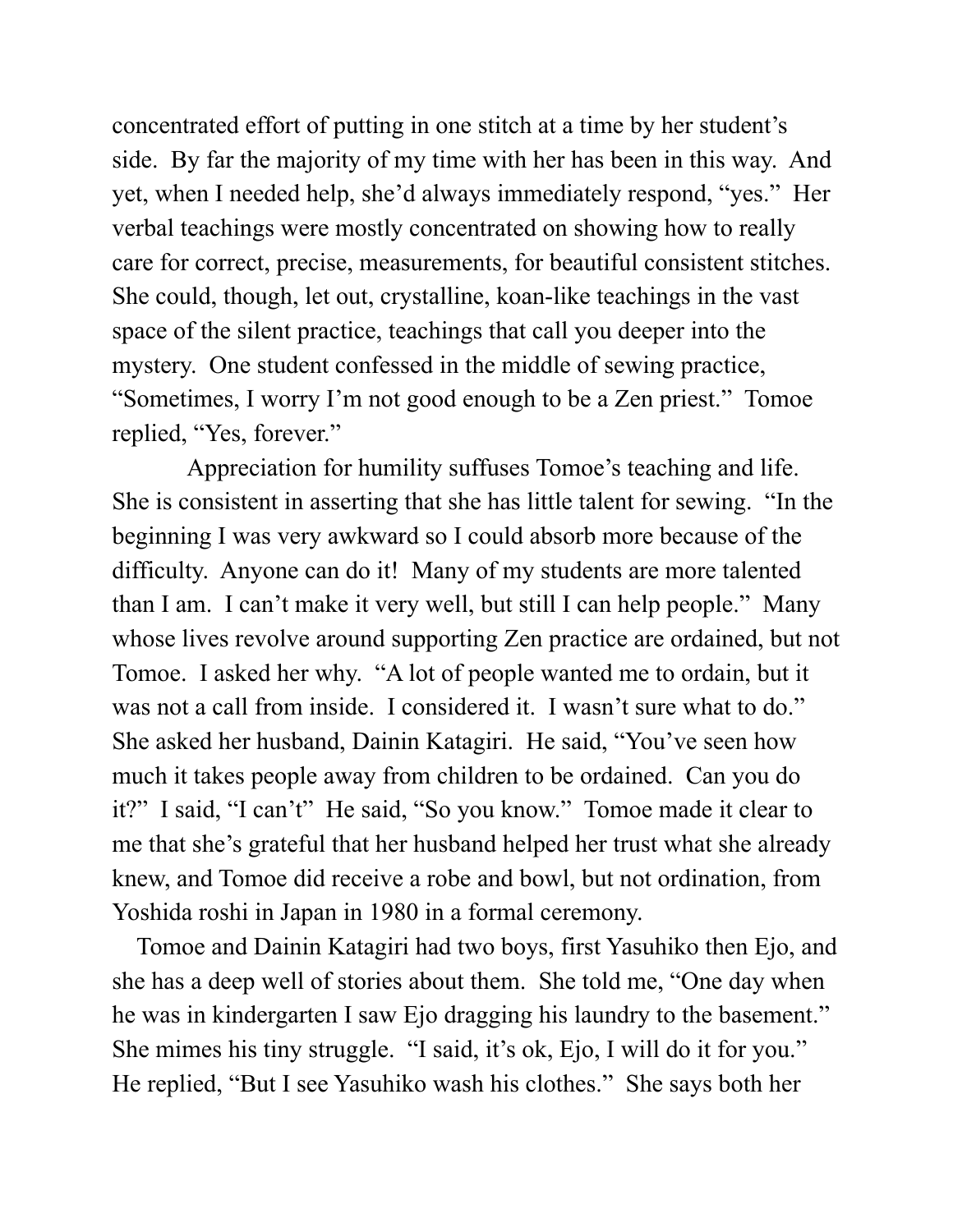boys, now parents, still sew. "If you are doing something, children are watching and learning."

Tomoe trusts teaching by doing simple things consistently. She used to teach large groups sewing rakusus for initiation. They would meet weekly for a summer to sit silently and stitch with Tomoe checking their work, measuring seams and stitches, or stepping in to help if someone could not find the way. Some people were much quicker than others and would finish early. "They would not come back." One day, though, a man finished, and the next week he was there in his same seat to help others finish. She smiles in the telling. "After that more and more people would come back to help." "And you didn't say anything?", I ask. "No."

Tomoe knows sometimes words just get in the way. She never had a formal ceremony to transmit the teaching to Kyoku, Kaaren, and Rosemary. "There is a kind of transmission that is a big ceremony, but there is also eye to eye transmission. No ceremony. No title." She emphasized that it is very important to check with your teacher before helping others to sew as a teacher. "My students know it is a big responsibility." Rosemary told me, "I didn't know I was her student for a long time. There was no talking about it. Then I just realized, 'I guess I'm her sewing student."

In Tomoe's teaching there is room for things to change naturally through commitment to practice . She told me that over the years, "I became milder. I don't know when. I used to always say "Do again please", if some stitches were wrong, but now when I see someone is wholehearted, even if their sewing is not so skillful, I may be more mild. At first, helping people, I wanted to make sure people do exactly as Yoshida Roshi taught me, so I was very strict." Later she tells me with a smile, "We don't know how we will change. Things don't go as